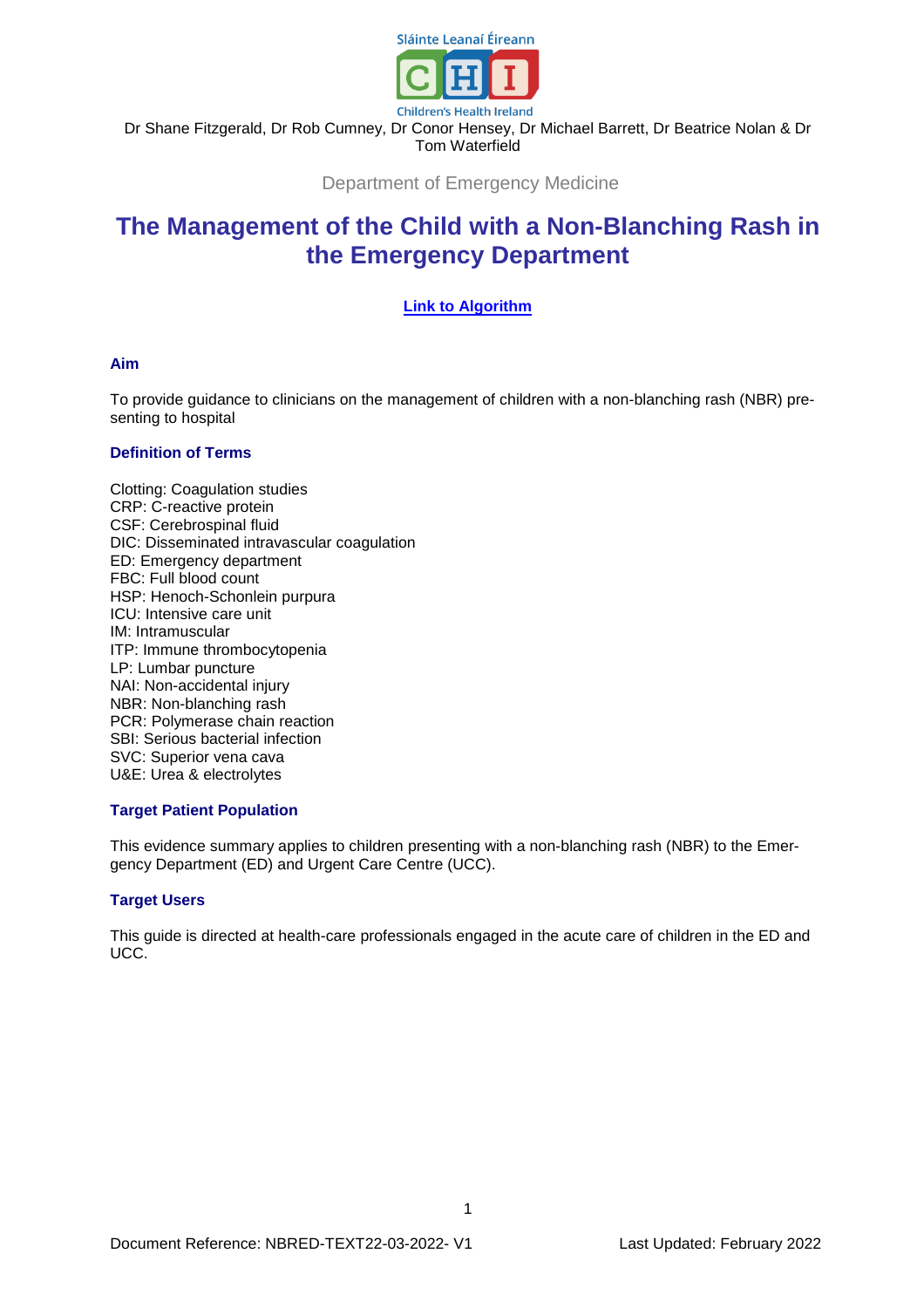

# **Background**

NBR is a term for any rash in which the colour is unchanged with direct pressure. The term NBR is usually used in reference to petechiae or purpura (picture 1 & 2), and in this form it is a relatively common presentation to the emergency department (ED), accounting for around 2% of all attendances. [1,2]





Picture 1:

• Petechia (<2mm)

Picture 2:

- Purpura (2-10mm)
- Ecchymoses (<10mm)

The presence of a NBR is of concern to both parents and clinicians as it is associated with a wide range of underlying diagnoses, some of which are life-threatening. Any serious bacterial infection (SBI) can result in a NBR via disseminated intravascular coagulation (DIC). Some infections, however, feature a NBR as an early sign. The most common infections associated with a NBR as an earlier sign are as follows. [1-6]

- **Viral** 
	- o Enterovirus and adenovirus [3]
- **Bacterial** 
	- o Streptococcal infections [1-4]
	- o Meningococcal disease (1% of cases of fever and NBR presenting to the ED) [6]

# *Mechanical causes*

Mechanical causes are identified in almost a quarter of paediatric NBR with straining, coughing or vomiting being most common. This causes transient raised pressure within the superior vena cava (SVC), with consequent petechiae in the distribution of the superior vena cava (SVC) alone (above the nipple line) [1]. Direct trauma can result in bruising that can be mistaken for a NBR. Typically there is a clear history of trauma, if a child is bruised without a clear and reasonable explanation then non-accidental injury should be considered and the child's case discussed with a senior clinician.

## *Vasculitic causes*

Henoch-Schonlein purpura (HSP) is the most common vasculitic cause of paediatric NBR, with other less common causes including atypical Kawasaki disease, polyarteritis nodosa and anti-neutrophil cytoplasmic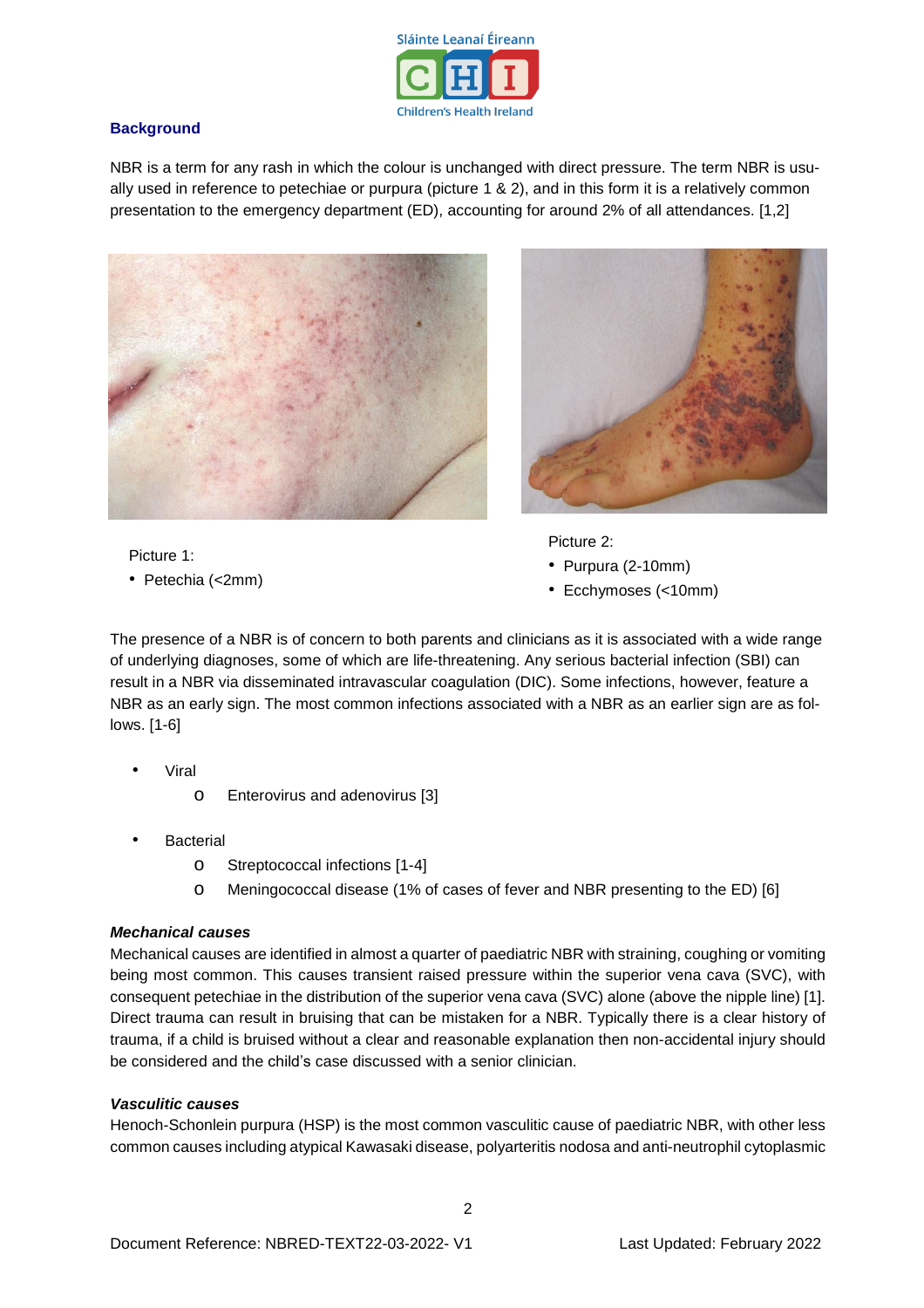

antibody-related vasculitis. HSP typically presents with palpable purpura found in a gravity dependent distribution - classically on the legs and buttocks. [7]

## *Haematological causes*

The main haematological causes are thrombocytopenia, leukaemia and coagulopathy. Immune thrombocytopenia (ITP) is the most common haematological cause and presents with the sudden development of a NBR. In ITP, a full blood count (FBC) should show isolated thrombocytopenia, and a blood film should be normal other than thrombocytopenia. Other rare causes of thrombocytopenia include: [9,10]

- o Infection (eg, Epstein-Barr virus) [11]
- o Drug induced (ie vaccination, heparin, non-steroidal anti-inflammatory drugs, ranitidine) [12-14]
- o Thrombotic thrombocytopenic purpura
- o DIC
- o Hypersplenism
- o Bone marrow failure

Undiagnosed haematological malignancies can present with a NBR, either as an isolated finding or in conjunction with other features such as weight loss, fatigue, pallor and general malaise. [13,15] Clinical features such as lymphadenopathy, hepatomegaly, splenomegaly, jaundice and anaemia should be sought; [12] and any patient with an abnormal blood film or deficiencies in multiple cell lines should be discussed with the local haematology service.

Coagulopathy is an exceptionally rare cause of paediatric NBR in children (<0.01% of cases). [16] A family history of coagulation disorders or a long history of easy bruising may warrant further investigation.

#### *Other causes*

It is worth considering whether a well-child's rash is in fact a normal variant. A study of infants attending routine health checks found that petechiae were commonly identified in well infants with over one-quarter having one or more petechiae. [17]

#### *Remember*

- The majority of children with a NBR have no cause identified the NBR is presumed to be secondary to a viral infection [2]
- The incidence of meningococcal disease in children presenting with fever and NBR is about 1%, however recognition and early treatment of the child with meningococcal disease is paramount [16]
- Clinical signs and laboratory investigations can help guide your management

## **Assessment**

Perform a global assessment of the child to assess wellness, nature and distribution of the rash and features of specific diseases.

The presence of purpura (>2mm) or appearing unwell or hypotensive shock or meningism confer a significant risk of invasive meningococcal disease or invasive bacterial infection. These children require immediate investigation and treatment for suspected sepsis/meningitis

In addition to this immediate assessment the child should have a full clinical examination including measurement of vital signs (heart rate, respiratory rate, oxygen saturations, capillary refill time and blood pressure).